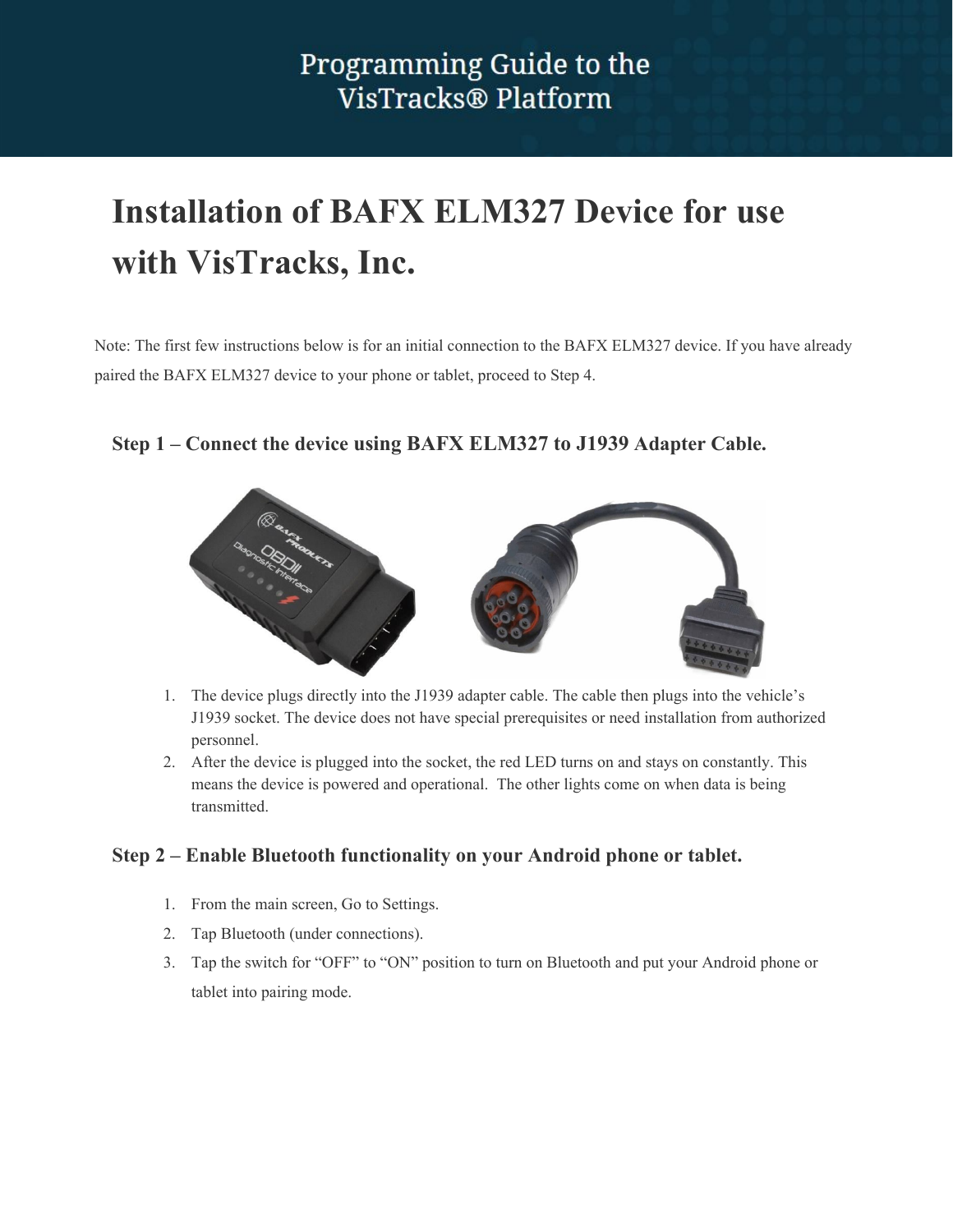#### **Step 3 – Pair your Android phone or tablet with the BAFX device.**

- 1. Upon completion of Step 2 above, the Android phone or tablet should display a list of available Bluetooth devices. In case the list is not available, tap on the "Scan for Devices" or "Search" button.
- 2. After a few seconds, the "OBDII" device should appear on the list of the Available Devices. If the device is not available in the list, make sure you are in close proximity to the BAFX ELM327 device (less than 32 feet or 10meters), and the BAFX ELM327 device is powered on (see Step 1 above).
- 3. Tap on the "OBDII" device, then the device goes into pairing mode and the "Pairing…" message is displayed.

| e a                            |               |                                                                                      |                   | 本 T 32% 图 9:48 AM |
|--------------------------------|---------------|--------------------------------------------------------------------------------------|-------------------|-------------------|
| <b>Settings</b>                | <b>SEARCH</b> |                                                                                      | Bluetooth         | <b>SCAN</b>       |
| Wi-Fi                          |               | On                                                                                   |                   | $\alpha$          |
| Bluetooth                      |               | Your device (Galaxy Tab A) is currently visible to nearby devices.<br>Paired devices |                   |                   |
| Airplane mode                  |               | 68                                                                                   | AX7_BT40          | 烧                 |
| Data usage                     |               | q                                                                                    | LMU_4863001096    | 烧                 |
| More connection settings<br>YB |               |                                                                                      | Available devices |                   |
| Smart Manager<br>$^{\circ}$    |               | q                                                                                    | OBDII             |                   |
| Applications<br>Œ              |               |                                                                                      |                   |                   |
| Sound                          |               |                                                                                      |                   |                   |
| Notifications                  |               |                                                                                      |                   |                   |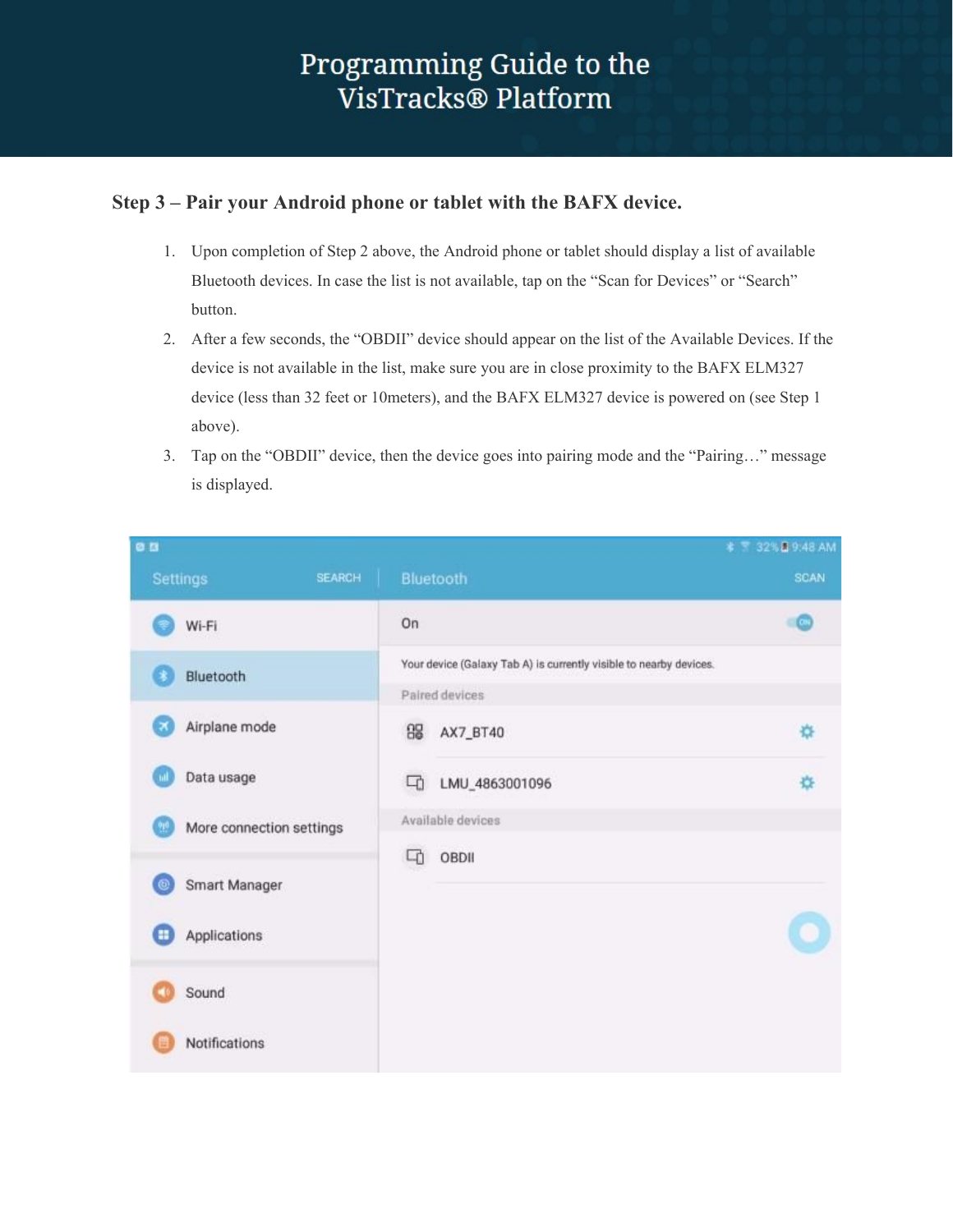4. Pairing the BAFX device requires a PIN code. The PIN code for the BAFX Device is 1234. After entering the PIN and clicking OK, the pairing process should complete, and "OBDII" will appear in the list of "Paired Devices."

| <b>0 B</b>            |                                                                    | * <sup>2</sup> 32% 10:19 AM |
|-----------------------|--------------------------------------------------------------------|-----------------------------|
| Settings              | Bluetooth<br><b>SEARCH</b>                                         | <b>SCAN</b>                 |
| Wi-Fi                 | On                                                                 |                             |
| Bluetooth             | Your device (Galaxy Tab A) is currently visible to nearby devices. |                             |
| Airplane mode         | <b>Bluetooth pairing request</b>                                   | 连                           |
| Data usage            | Enter PIN to pair with OBDII (Try 0000 or<br>1234).                | ÷.                          |
| More connection setti | PIN                                                                |                             |
| <b>Smart Manager</b>  | PIN containing letters or symbols                                  |                             |
| Applications<br>н     | CANCEL<br><b>OK</b>                                                |                             |
| Sound                 |                                                                    |                             |
| <b>Notifications</b>  |                                                                    |                             |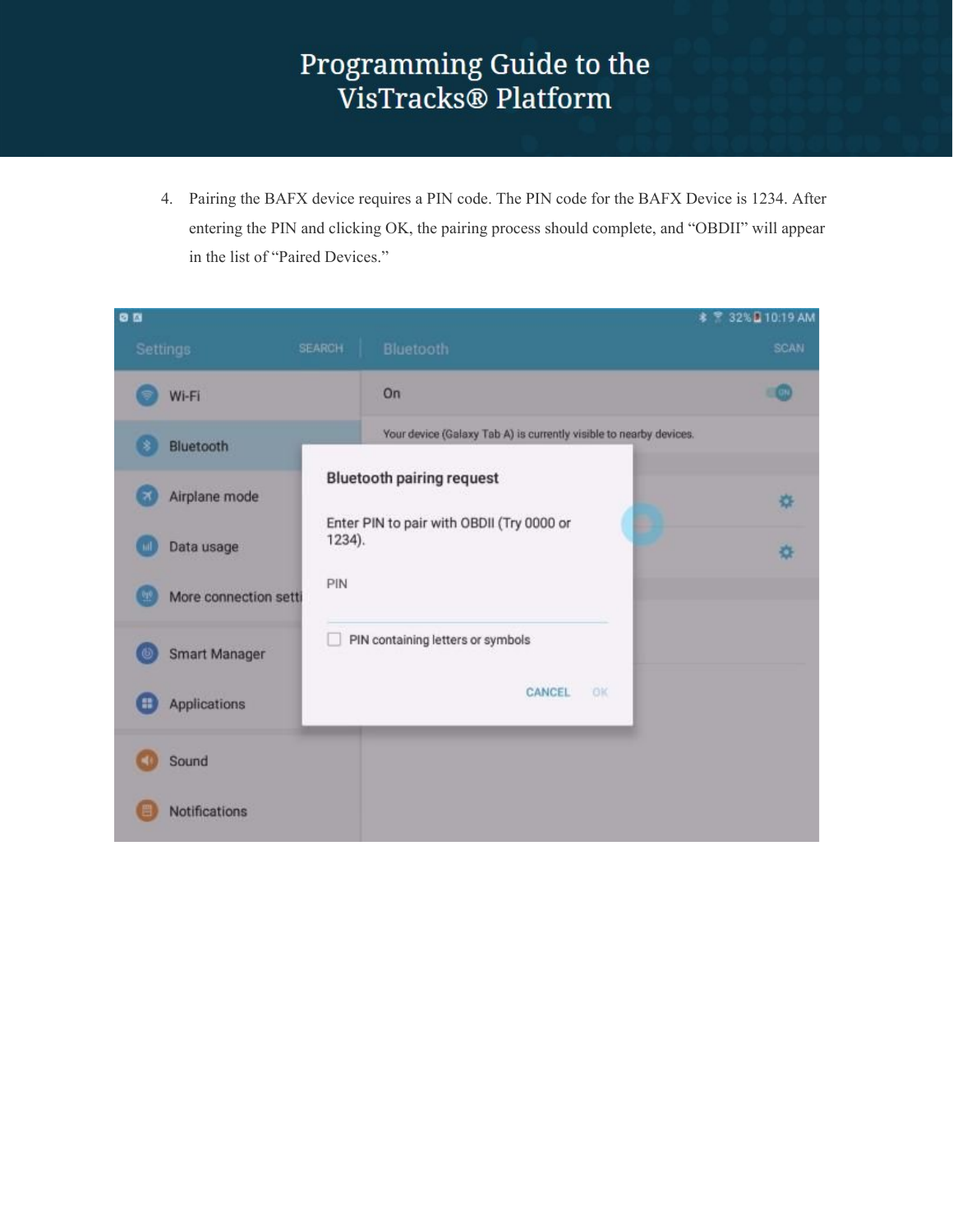

5. You can rename the paired "OBDII" device into something more meaningful, like "Truck 1" if you prefer. Tap on the blue gear button (\*) to "Rename" or "Unpair" the device.

#### **Step 4 – Use the VisTracks Mobile App with the paired BAFX ELM327 device.**

- 1. Open VisTracks app (or Branded App)
- 2. Tap on the VBUS icon (or Tap the Connect button on the Connection bar)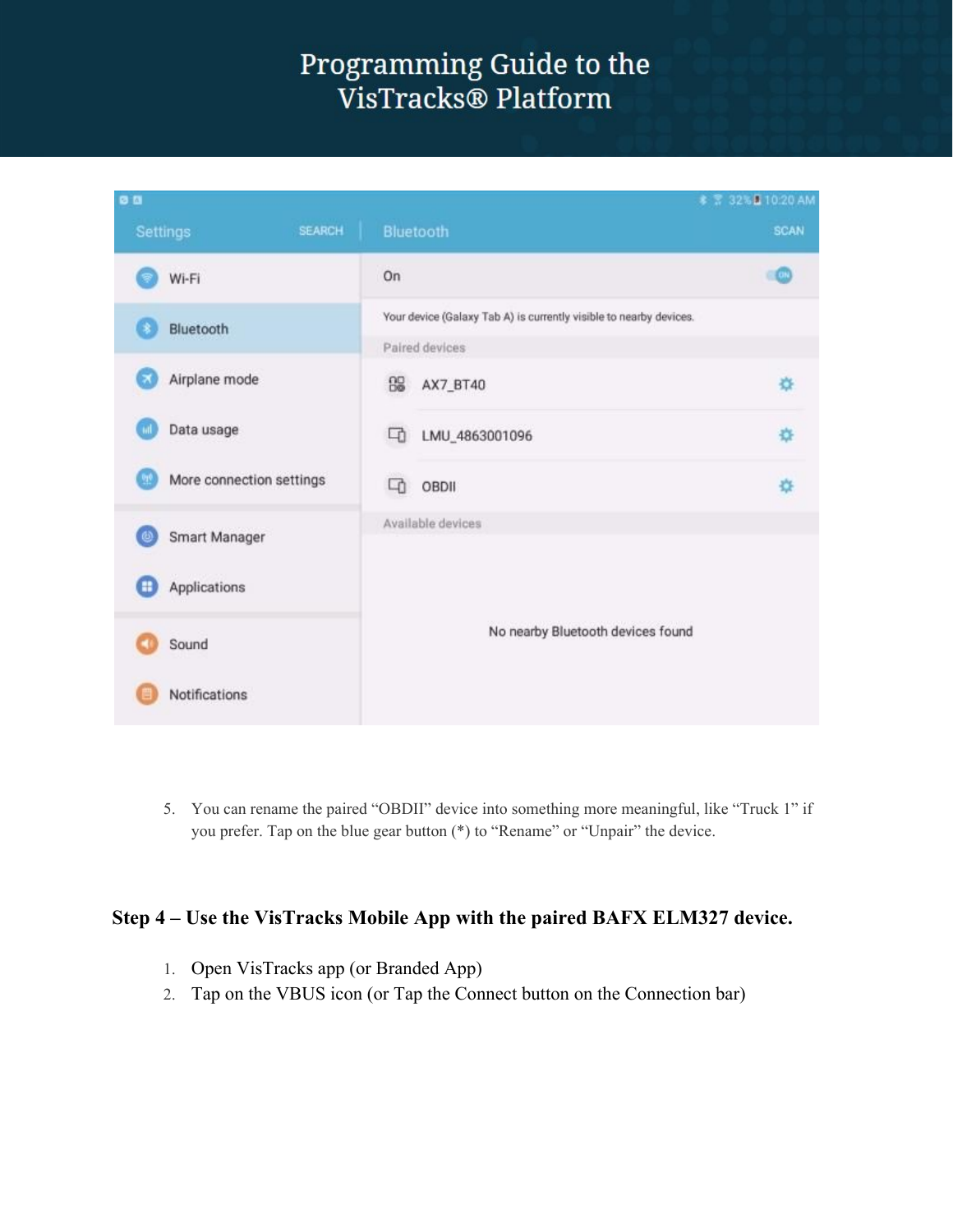| $\mathbf{e}_2$                      |                                                                                           | Q 図 常 22%■8:38 AM             |
|-------------------------------------|-------------------------------------------------------------------------------------------|-------------------------------|
| <b>Hours of Service</b><br>$\equiv$ |                                                                                           | $M$ $Q$ $C$<br>€              |
| Vehicle disconnected                |                                                                                           | Connect<br>X                  |
|                                     | <b>Sherlock Holmes IX</b>                                                                 | <b>ROADSIDE INSPECTION</b>    |
| <b>OffDuty</b>                      | <b>TRU-001</b><br><b>Connect to Vehicle</b><br>Do you want to connect to vehicle TRU-001? | <b>OPTIONS</b>                |
|                                     | <b>MANUAL CONNECTION</b><br>CANCEL                                                        | <b>CONNECT</b><br><b>LOGS</b> |
| <b>Time Remaining</b>               | <b>RECAP</b>                                                                              |                               |
| 00:00                               |                                                                                           | <b>DVIR</b>                   |
|                                     | <b>START BREAK</b>                                                                        | SHIFT/CYCLE                   |

- 3. At this point, 2 options were present in order to establish a connection to the VBUS device: Manual Connection and Auto Connection.
	- a. **Manual Connection**
		- o Tap on the Manual Connection button
		- o Select VBUS Device BAFX ELM327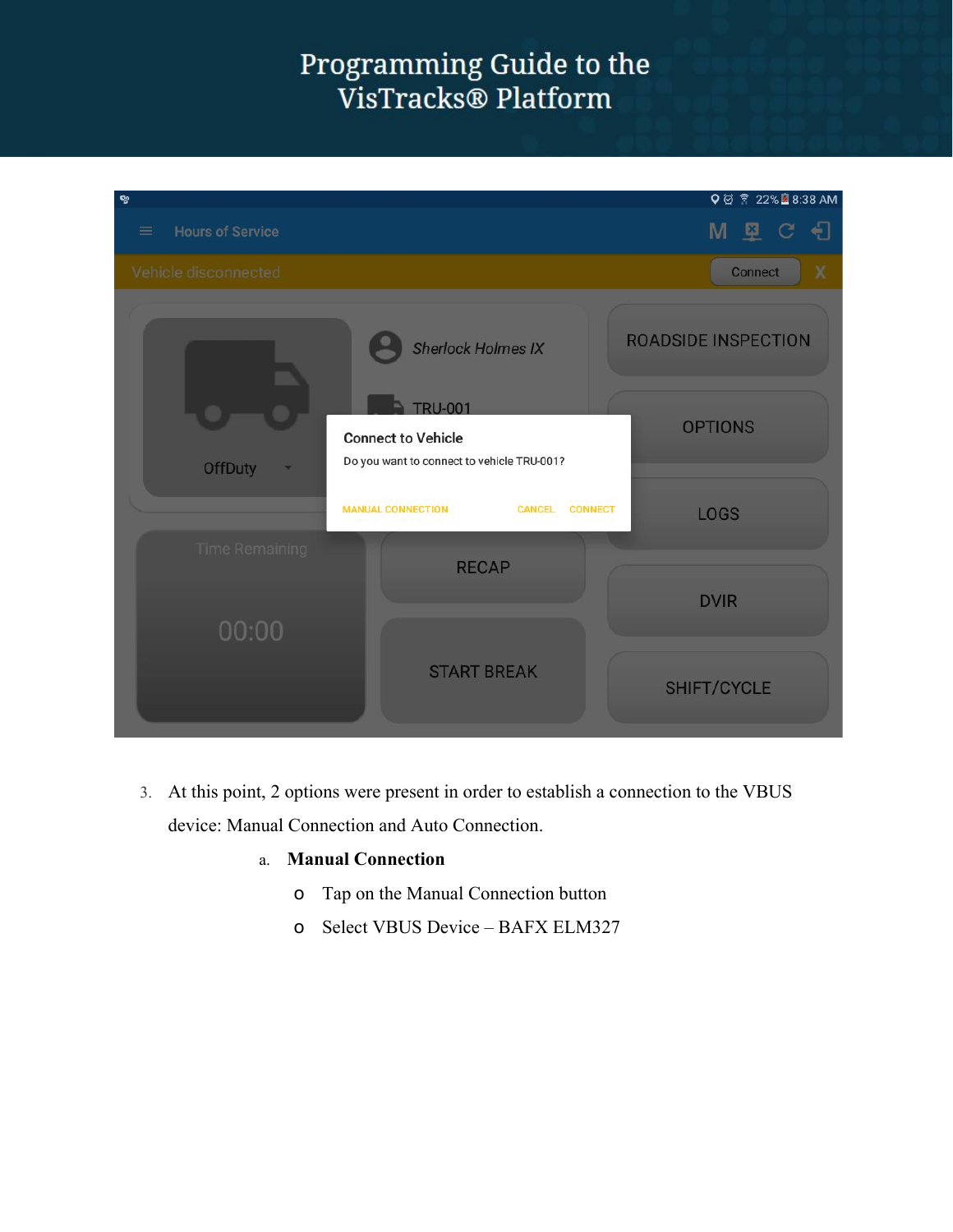#### Programming Guide to the VisTracks® Platform



- Tap on the Next button
- $\circ$  It will then display the list of available devices along with the following buttons:
	- a. Back button tapping this button will go back to the previous Supported VBUS devices dialog
	- b. Pair button tapping this button will open the Android Device Settings > Bluetooth screen, to be able to pair devices.
	- c. Connect button Select '**OBDII**' from the device list then tap the Connect button.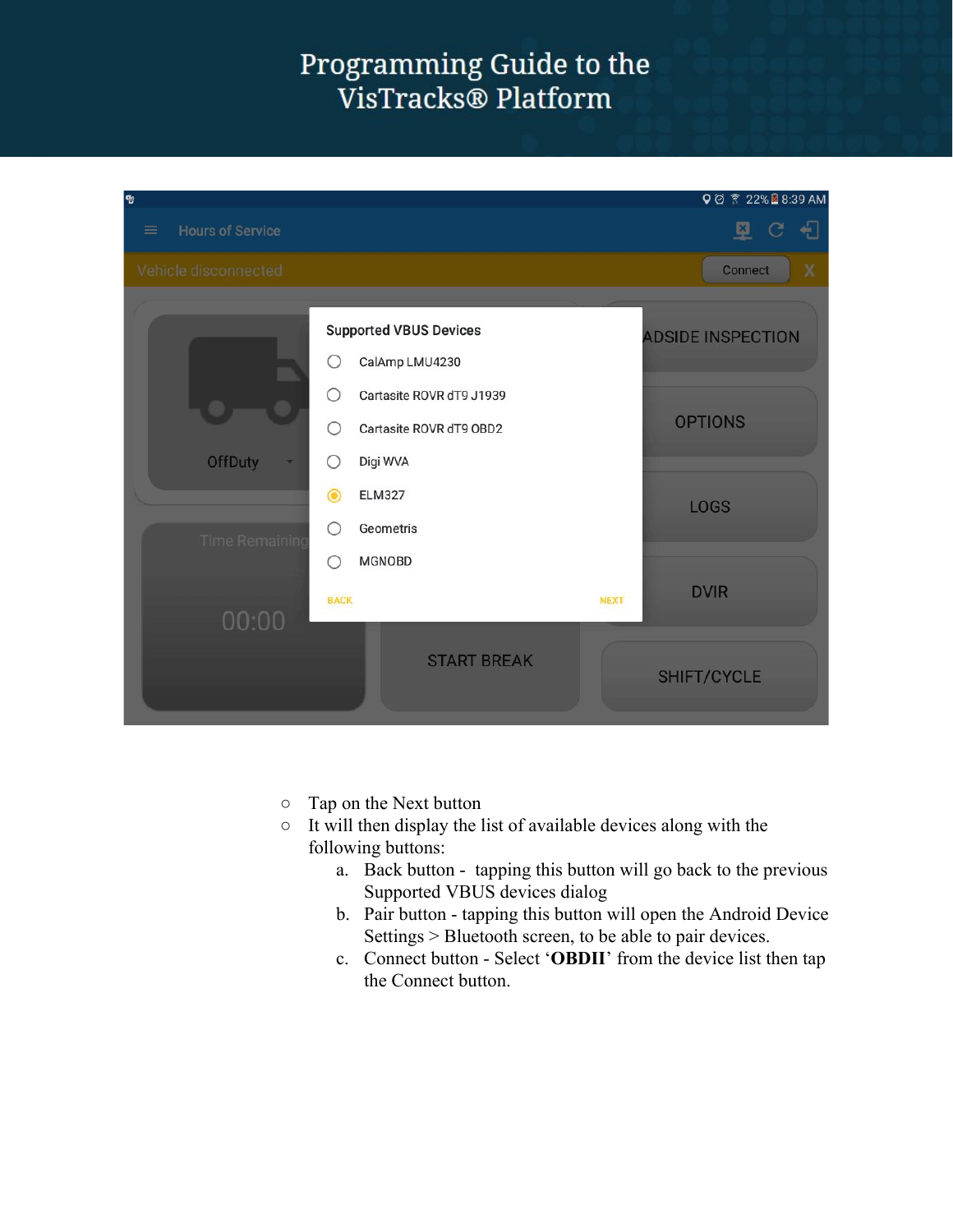| 1900                    |                                                                                                                          | $Q$ $\frac{1}{8}$ $\frac{1}{8}$ 36% B 10:41 AM |
|-------------------------|--------------------------------------------------------------------------------------------------------------------------|------------------------------------------------|
| Hours of Service<br>Ξ   |                                                                                                                          | 旦                                              |
| Vehicle disconnected    |                                                                                                                          | <b>Connect</b>                                 |
|                         | Jennifer Frediani                                                                                                        | <b>ROADSIDE INSPECTION</b>                     |
| <b>OffDuty</b>          | Select "ELM327 Bluetooth Classic Device"<br>O<br>AX7_BT40 (8C:DE:52:9A:C8:E8)<br>LMU_4863001096 (D0:5F:B8:0D:CE:33)<br>O | <b>OPTIONS</b>                                 |
|                         | $\circ$<br>OBDII (00:1D:AE:43:73:9D)<br><b>BACK</b><br><b>PAIR</b><br><b>CONNECT</b>                                     | <b>LOGS</b>                                    |
| Time Remaining<br>00:00 |                                                                                                                          | <b>DVIR</b>                                    |
|                         | <b>START BREAK</b>                                                                                                       | SHIFT/CYCLE                                    |

- It will then display the VBUS Progress dialog upon establishing a connection to the selected VBUS device along with a 'Stop Connection' and 'Ok' buttons
	- a. Tap 'Stop Connection' button to stop establishing VBUS connection.
	- b. Tap OK button to hide the VBUS Progress dialog while establishing VBUS connection.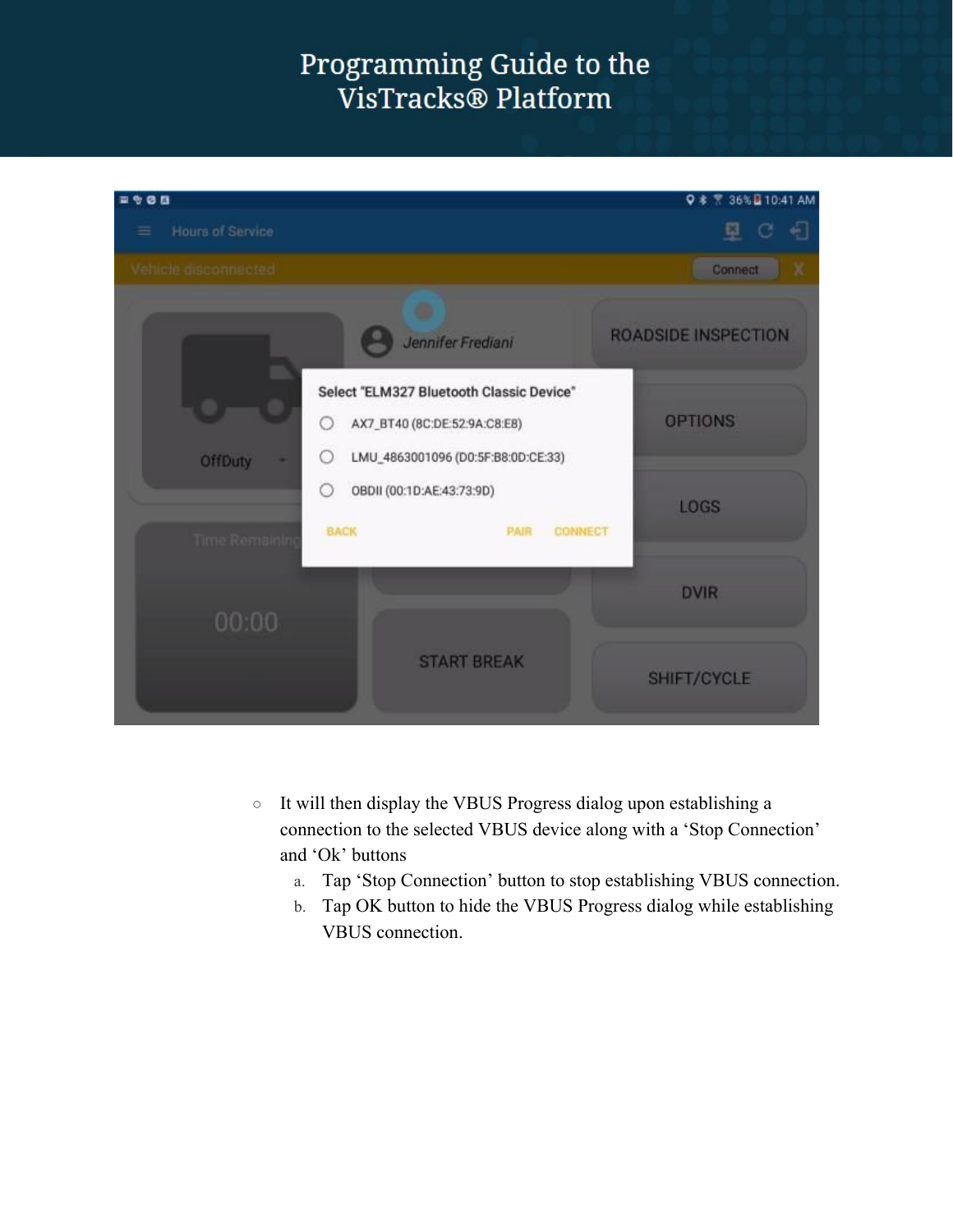| 20900                                                                                 | Q * 7 37% 0 10:53 AM       |
|---------------------------------------------------------------------------------------|----------------------------|
| Hours of Service<br>$\equiv$                                                          |                            |
| Vehicle disconnected                                                                  | Connect                    |
| Jennifer Frediani                                                                     | <b>ROADSIDE INSPECTION</b> |
| Test 1<br><b>VBUS Progress</b><br><b>OffDuty</b><br>Establishing connection to ELM327 | <b>TIONS</b>               |
| STOP CONNECTION                                                                       | OK<br><b>OGS</b>           |
| Time Remaining<br><b>RECAP</b>                                                        | <b>DVIR</b>                |
| 00:00                                                                                 |                            |
| <b>START BREAK</b>                                                                    | SHIFT/CYCLE                |

- o If the VBUS connection results to an error (given the following situations below), an error dialog will display.
	- a. VBUS Data Error
	- b. VBUS timeout error to establish connection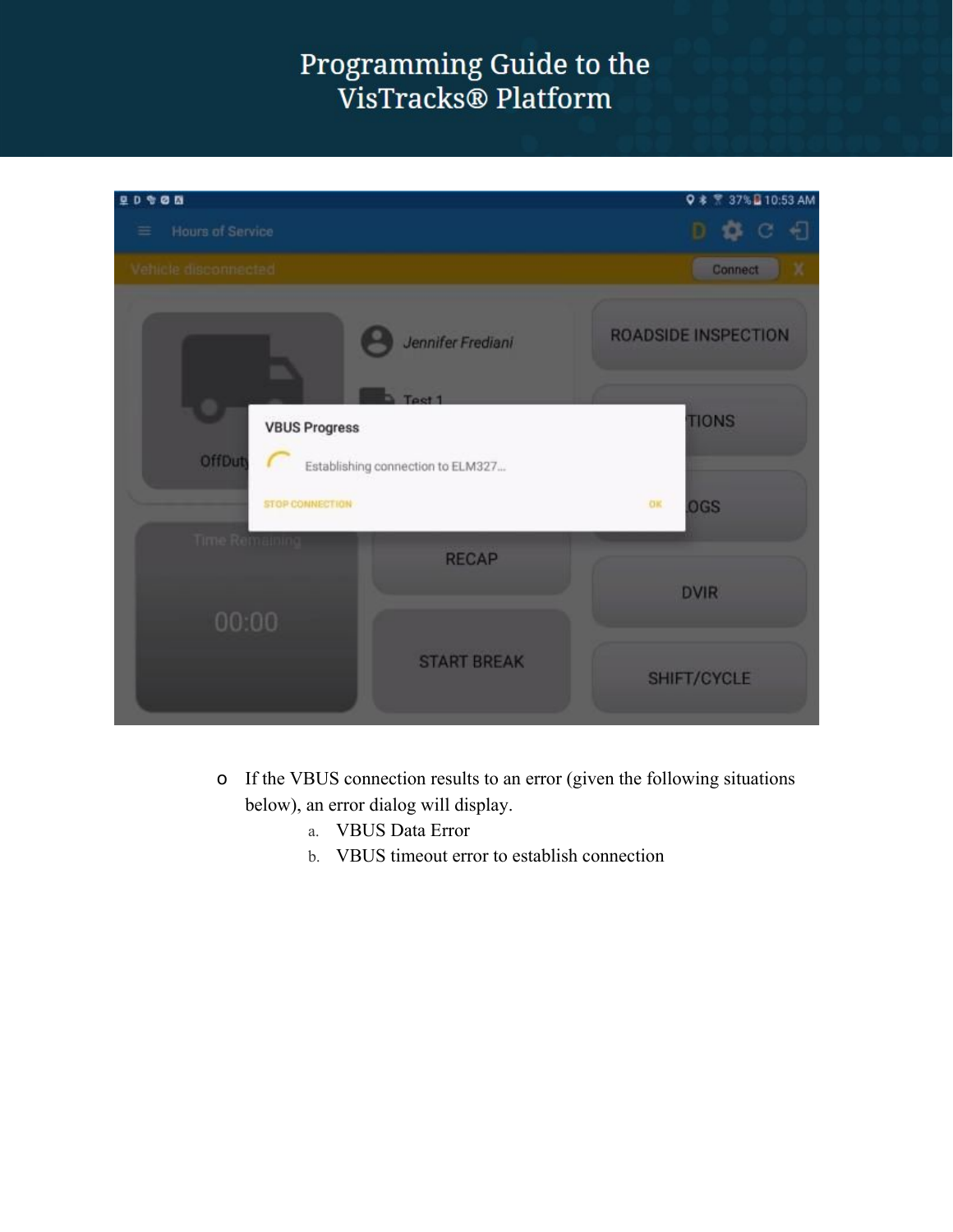#### Programming Guide to the VisTracks® Platform

| $D$ %                               |                                             | Q * @ * 32% 2:04 PM        |
|-------------------------------------|---------------------------------------------|----------------------------|
| <b>Hours of Service</b><br>$\equiv$ |                                             | 图<br>€<br>D<br>C           |
| Vehicle disconnected                |                                             | <b>Connect</b><br>Χ        |
|                                     | <b>Sherlock Holmes IX</b><br><b>TRU-001</b> | <b>ROADSIDE INSPECTION</b> |
| <b>VBUS Data Error</b>              |                                             | <b>TIONS</b>               |
| <b>OffDuty</b>                      | Vbus timeout error to establish connection  |                            |
| <b>RETRY</b>                        |                                             | OK<br>.OGS                 |
| <b>Time Remaining</b>               | <b>RECAP</b>                                | <b>DVIR</b>                |
| 00:00                               |                                             |                            |
|                                     | <b>START BREAK</b>                          | SHIFT/CYCLE                |

**Note**: The app will automatically disconnect from the device after attempting to connect for 1 minute and 30 seconds without receiving any data from the VBUS device.

- After a successful VBUS connection, you should hear a tone letting you know that device is now connected.
- To check if you are connected, go to the Android Notification Bar and you should see the following message.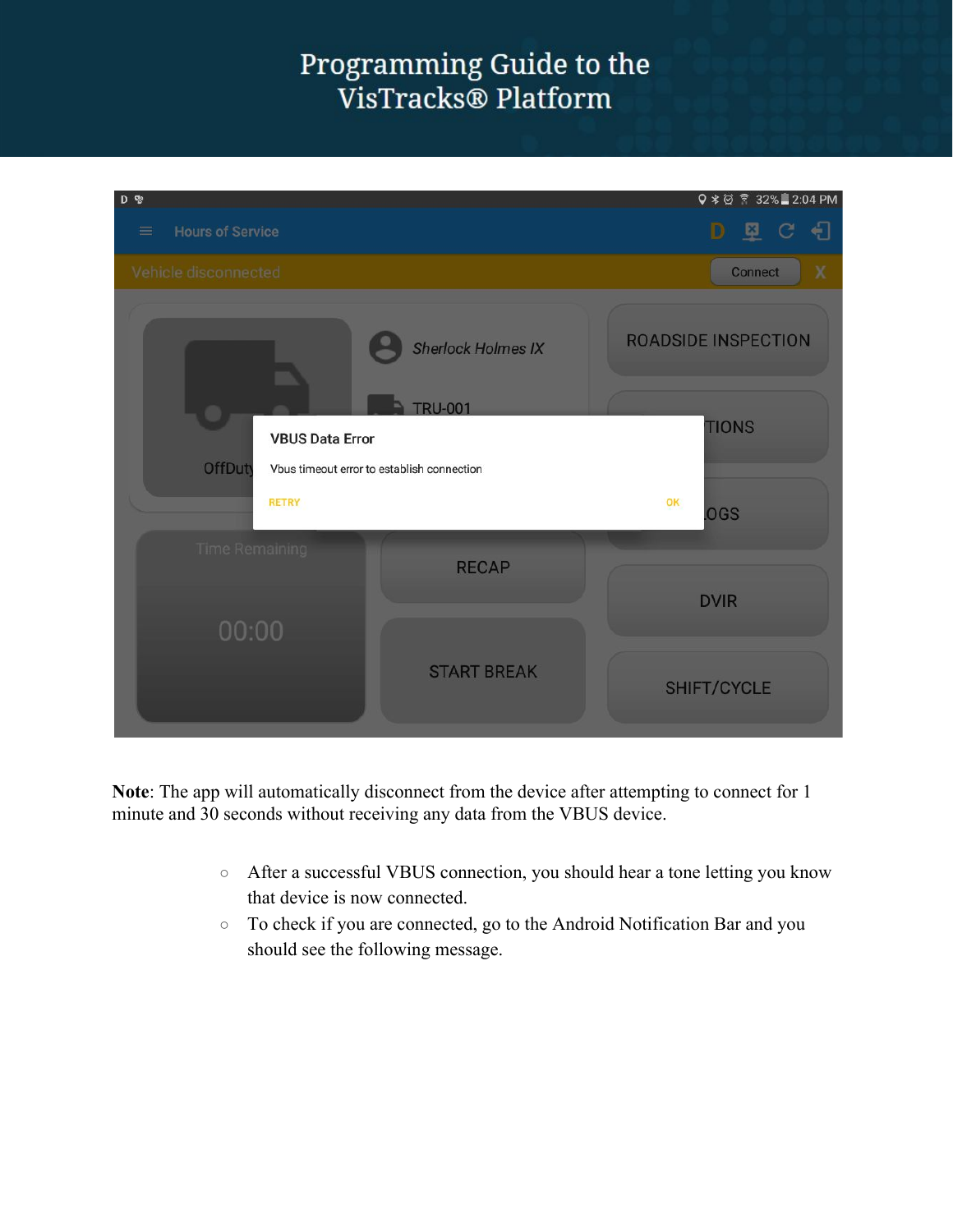| 出考区<br><b>Hours of Serv</b> | 10:58 AM Mon, February 27<br>烧                                                                                                                                                | <b>■ 38%日10:58 AM</b><br>0 *<br>$D \subseteq C$ and |
|-----------------------------|-------------------------------------------------------------------------------------------------------------------------------------------------------------------------------|-----------------------------------------------------|
|                             | $\ast$<br>≑<br>o<br>ō<br>$\blacktriangleleft$<br>×<br>c<br>Wi-Fi<br>Airplane<br>Location<br>Sound<br>Landscape<br>Pawer<br>Bluetooth<br>mode<br>saving<br>vistracks-5G<br>IS. | <b>E INSPECTION</b>                                 |
|                             | 森<br>Auto<br>Quick connect<br>Audio path =                                                                                                                                    | <b>PTIONS</b>                                       |
| <b>OffDuty</b>              | VisTracks<br>10:53 AM<br>Connected to ELM327<br>10:29 AM                                                                                                                      |                                                     |
| lima R                      | VisTracks<br>VisTracks Service Running<br>SideSync<br>$\sigma_{\rm s}$<br>Connected to DESKTOP-Q1AT6MT.                                                                       | <b>LOGS</b>                                         |
| 00                          | Transferring media files via USB<br>Tap for other USB options.                                                                                                                | <b>DVIR</b>                                         |
|                             | <b>NOTIFICATION SETTINGS</b><br><b>START BREAK</b>                                                                                                                            | SHIFT/CYCLE                                         |
|                             | vistracks-5G                                                                                                                                                                  |                                                     |

- o Check also that the VBUS indicator is now changed to a WiFi icon (during successful connection)
- o The device and the application are now connected.

#### **b. Auto Connection**

- Tap on the Connect button
- The VBUS Progress dialog will then display
- Upon establishing a connection to the VBUS device, You should hear a tone letting you know that device is now connected.
	- **■ Prerequisites to successfully perform Auto Connection**
		- Create a Preconfigured device in the Portal's Equipment Management Page or in the App's Manage Vehicles/Trailers screen.